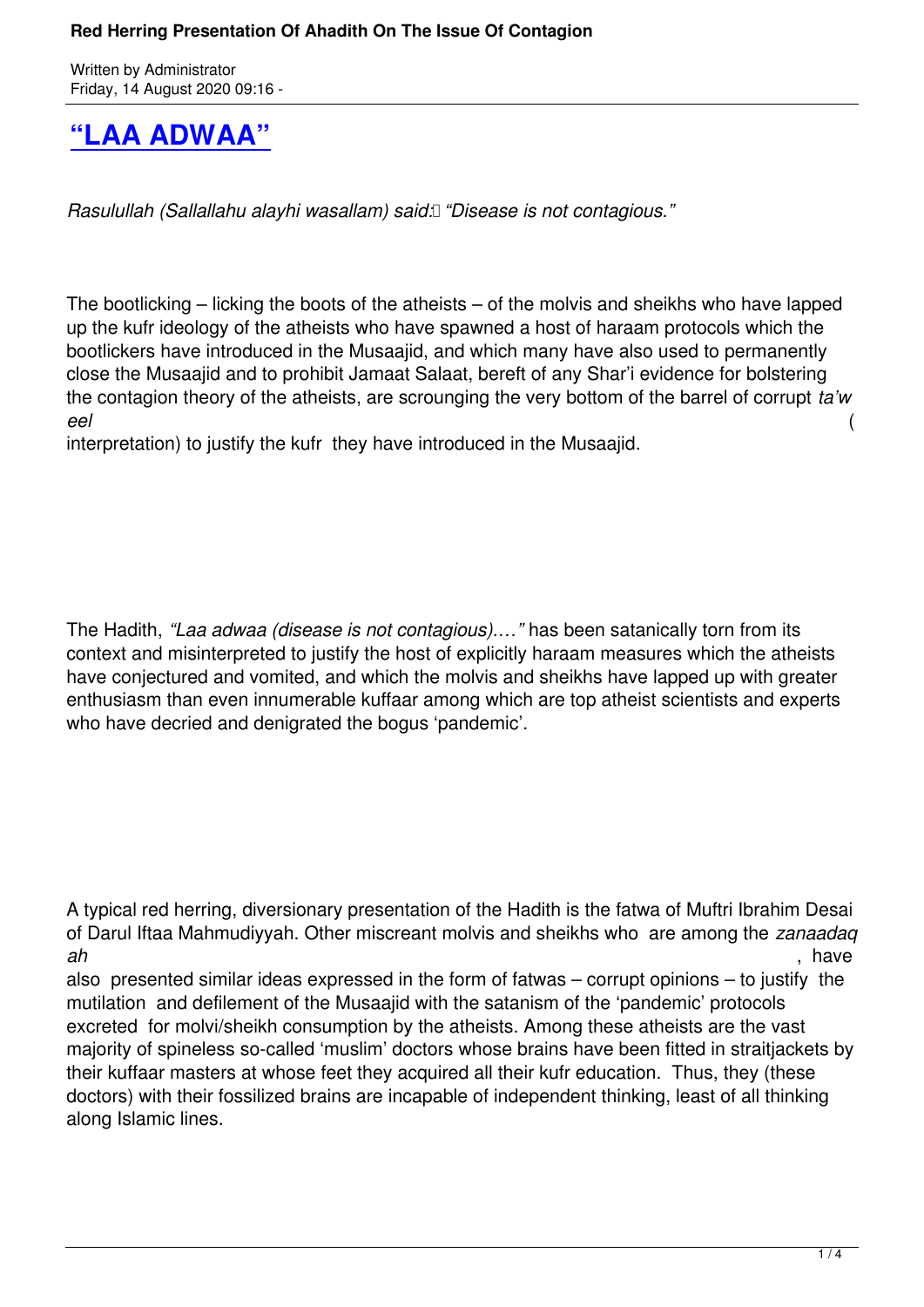Written by Administrator Friday, 14 August 2020 09:16 -

The current issue of contention is not *whether disease is contagious or not.* The molvis have grabbed on to this Hadith as a diversionary tactic to divert the focus from the actual issue of kufr. The concern at this stage is not the different views of the Ulama on the issue of contagion. The concern is the host of kufr protocols introduced to mutilate the Musaajid and the Shariah.

## **A Superfluous argument**

The academic 'differences' of the Ulama – the real and true Ulama, not the bogus miscreant molvis and sheikhs of today – on the issue of contagion are in reality superficial. This superficiality is so conspicuous that an Aalim of sound knowledge who is not in the bootlicking business, will readily understand from the interpretations of the Ulama that there is only one view in Islam regarding contagion.

The irrefutable fact remains that Rasulullah (Sallallahu alayhi wasallam) explicitly declared that *" Disease is not contagious".*

He furthermore, confirmed the veracity of this fact by negating the idea of the Bedouin who had expressed surprise when Rasulullah (Sallallahu alayhi wasallam) said:

*"La adwaa".* 

The Bedouin could not understand

*"La adwaa".* 

He said that if a scurvy camel mingled with healthy camels, they too contract the disease. This supports the idea of disease being contagious. Refuting this kufr idea of the mushrikeen, Rasulullah (Sallallahu alayhi wasallam) asked:

*"Who infected the first camel?"* 

Whoever caused the first camel to contract the disease, will, if He so wishes, afflict the other camels too with the disease. The virus is not a god acting independently. It is Allah's creation which operates in total submission to Allah's command. The Qur'aan Majeed says:

 *"The seven heavens, the earth and whatever is In between recite His Tasbeeh. There is absolutely nothing but it recites His praise. But you do not understand their Tasbeeh."*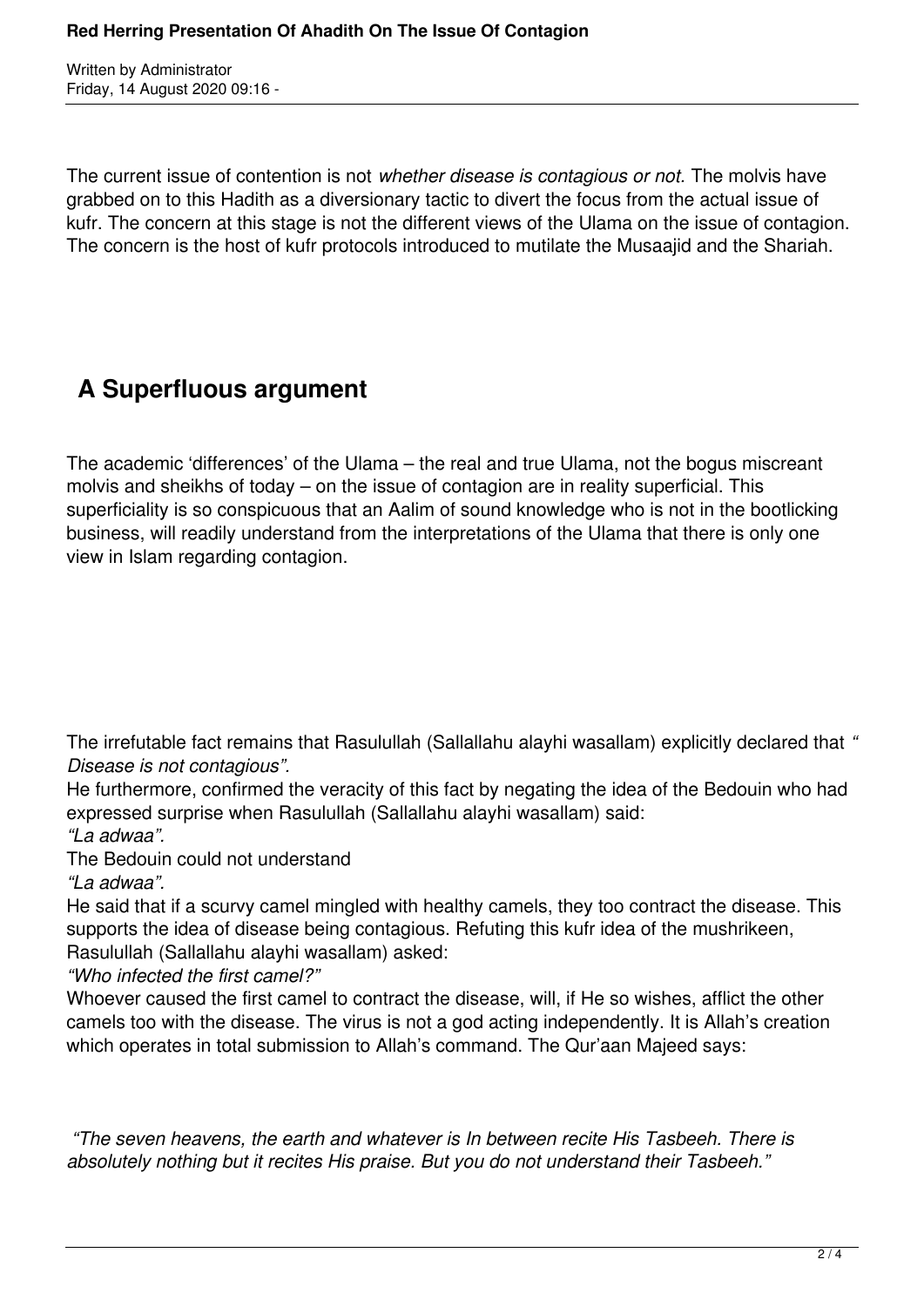Written by Administrator Friday, 14 August 2020 09:16 -

This theme is repeated copiously in the Qur'aan Majeed. *"Not a leaf drops (from a tree), but He is aware.*" **Even the Maut of a single** leaf is by the direct intervention of Allah Azza Wa Jal. He is Aware. He commands and everything is under His Control. Disease and viruses operate by His command and they have a set trajectory to follow.